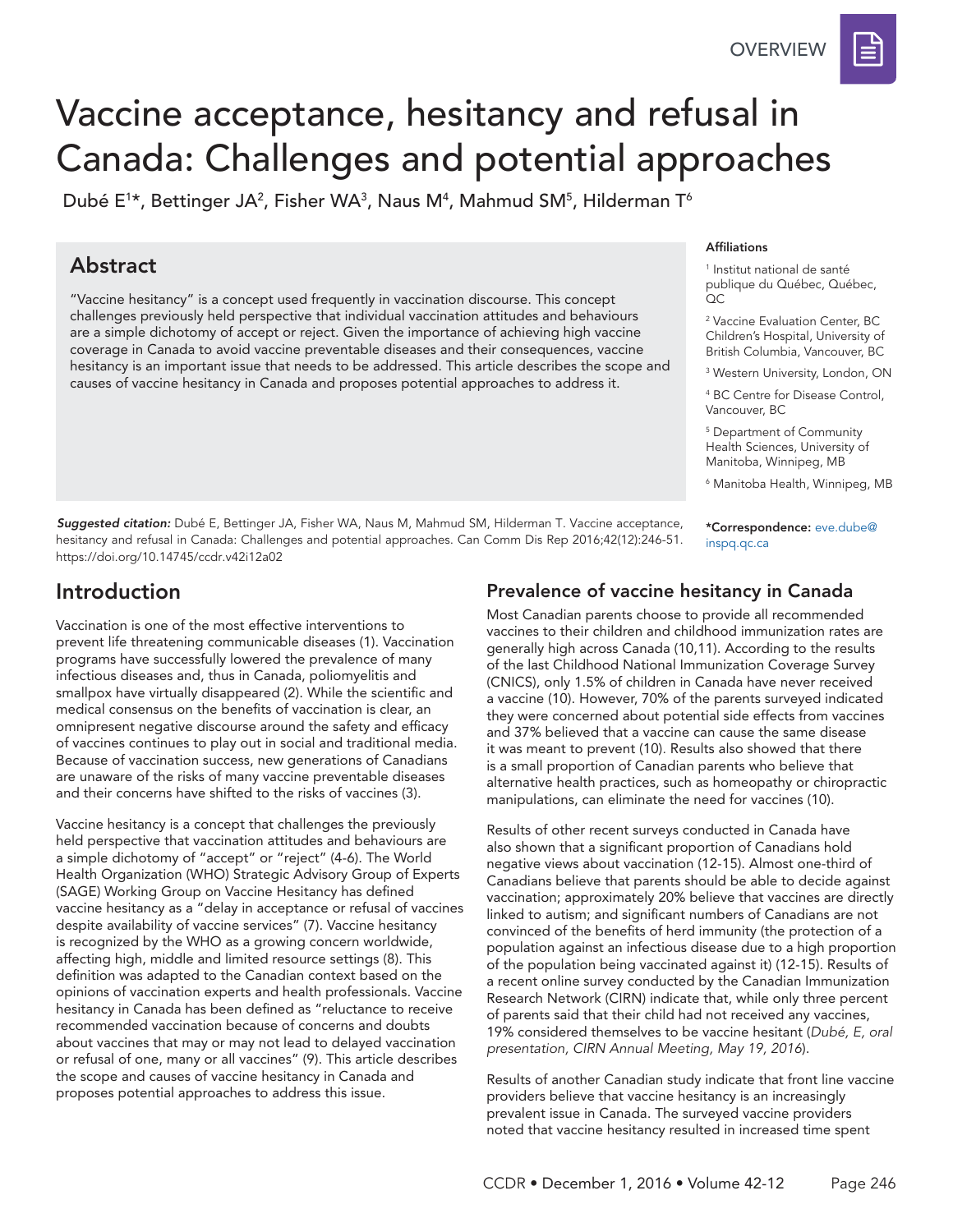**OVERVIEW** 

discussing vaccination issues with concerned patients and extra appointments were needed to accommodate patients who wanted to spread out the vaccines over multiple visits (9).

Important gaps also exist in the understanding of what factors influence vaccine hesitant individuals' decision for or against vaccination. Vaccine uptake does not always equal vaccine acceptance. There are situations where the uptake is high and the acceptance is low; for instance when individuals with concerns about the safety and/or effectiveness of vaccines choose to vaccinate only because of the requirements for school entry. In contrast, there are situations where the uptake is low but not due to vaccine hesitancy, such as when individuals believe in the value of getting vaccinated but do not do so because of logistics and accessibility barriers.

It is difficult to gain a clear picture of the prevalence of vaccine hesitancy among Canadians. Vaccine hesitancy varies across time, place and vaccine (6). There is no standardized tool to measure vaccine hesitancy except for one developed and validated in the United States to predict vaccination decisions of parents of infants based on their attitudes at birth or just after birth (16). In the absence of standardized indicators and without immunization registries (electronic records of all the public health recommended vaccines an individual has received, the age they received them and the specific lot numbers they came from—for safety surveillance reasons and reporting of adverse event following immunization), it is challenging to measure the scope of vaccine hesitancy in Canada. The results of a recent Ontario study that examined trends in medical and nonmedical immunization exemptions to measles containing vaccines have shown that the overall percentage of students with any exemption classification remained low between 2002/03 to 2012/13 (less than 2.5%) (17). However, religious or conscientious exemptions significantly increased during the study period whereas medical exemptions significantly decreased for students between 7–17 years of age, which indicates an increase in vaccine refusals due to vaccine hesitancy (17).

#### What are the causes?

Vaccine hesitancy is complex and multidimensional. Indeed, there is no single cause of vaccine hesitancy because a mix of different factors is at play. Important drivers of vaccine hesitancy include: concern about the safety of vaccines, perception that vaccines are not beneficial, pain and needle fear or distrust of the pharmaceutical industry in the implementation of vaccination programs (18-20). Negative and false information about vaccination online and in social media is also an important cause of vaccine hesitancy. Indeed, many studies have suggested that the ubiquity of anti-vaccination content on the Internet contributes to an increase in vaccine hesitancy (21-27). Most studies that have examined vaccination related content on websites or social media platforms have shown that the quality of information is highly variable and there is a substantial amount of negative and inaccurate information (26,28-34).

Lack of knowledge about vaccines is frequently identified as a cause of vaccine hesitancy (9,35,36). Studies conducted in different settings, however, have shown that vaccine hesitant parents appear to be well informed individuals who have

considerable interest in health related issues and actively seek information (37-39). Indeed, education and socioeconomic status are related to vaccine acceptance, but not in the same way as they are related to health conditions or adherence to public health recommendations. Instead, increased vaccine hesitancy has been associated with both high and low education and high and low socioeconomic status, highlighting the complex array of interrelated factors at play (19).

Many studies have shown that, like most health behaviours, vaccine behaviours are complex and knowledge is only one of many determinants of vaccination decisions (18,35,40). The three Cs model (confidence, complacency and convenience) outlines three key interrelated causes of vaccine hesitancy. Vaccine *confidence* is defined as trust in a) the effectiveness and safety of vaccines; b) the system that delivers them, including the reliability and competence of the health services and health professionals and c) the motivations of the policy-makers who decide which vaccines are needed when and where. Vaccine *complacency* exists where perceived risks of vaccine preventable diseases are low and vaccination is not deemed a necessary preventive action. Complacency about a vaccine or about vaccination in general is influenced by many factors including other life/health responsibilities that may be seen to be more important at that point in time. Vaccine *convenience* is measured by the extent to which physical availability, affordability and willingness to pay, geographical accessibility, ability to understand (language and health literacy) and appeal of immunization services affects uptake. The quality of the service (real and/or perceived) and the degree to which vaccination services are delivered at a time and place and in the cultural context that are convenient and comfortable also affects the decision to be vaccinated (definitions adapted from MacDonald [6]).

#### What can be done about it?

Because causes of vaccine hesitancy and determinants of vaccine acceptance are complex and multidimensional, there is no "magic bullet" that can address vaccine hesitancy and enhance vaccine acceptance. A summary of the findings from 15 published literature reviews or meta-analysis of the effectiveness of different interventions to reduce vaccine hesitancy and/or to enhance vaccine acceptance reveals that simply communicating evidence about vaccine safety and efficacy to those who are vaccine hesitant has done little to stem the growth of hesitancy related beliefs and fears (41). Furthermore, failure to properly and systematically evaluate the relevance and effectiveness of these interventions across the spectrum of vaccine hesitant individuals and specific vaccines makes it difficult to know whether the results can be transferable or suitable for widespread implementation.

Addressing vaccine hesitancy requires strategies that are: tailored to the concerns of the different segments of the population; based on an empirical understanding of the situation; multi-component; ongoing; and pro-active rather than responsive or reactive (42). Unfortunately, most public health interventions that promote vaccination assume that vaccine hesitancy is due to inadequate knowledge about vaccines (the "knowledge deficit" approach) (35,36). However, as discussed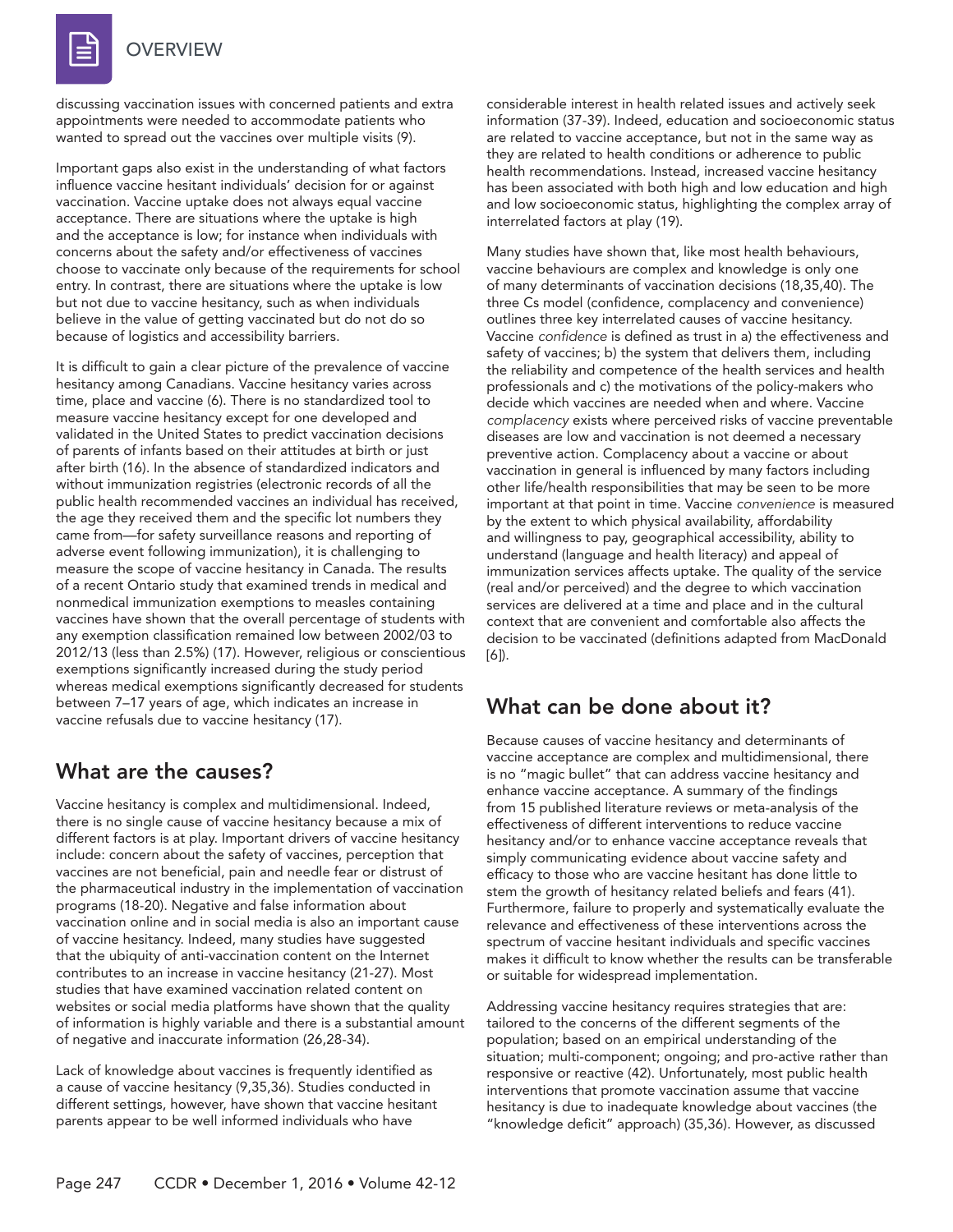previously, the situation is complicated and underlying values and priorities compete with public health recommendations (43,44). Changing risk perception (a subjective judgment that people make about the characteristics and severity of a risk) through communication means that messages need to be tailored and targeted to account for the realities of community specific knowledge systems (e.g., adapted to address a vaccine scare peculiar to a specific context or tailored to religious beliefs of a specific community) and the unique information needs and preferences of particular communities (45,46). Successful communication is a "two way process, with an equal measure of listening and telling. Understanding the perspectives of the people for whom immunization services are intended, and their engagement with the issue, is as important as the information that experts want to communicate" (47).

Should the public health community respond to anti-vaccination activists (48)? Leask suggests that adversarial approaches against such activists can in fact enliven the battle and contribute to a false sense that vaccination is a highly contested topic (49). Most of the time, pro-vaccine advocates should "play the issue, not the opponent" (49). Efforts should be made to stop them only when anti-vaccination activists' advice could lead to direct harm.

Future public health vaccine promotion efforts need to embrace Internet and social media possibilities and proactively promote the importance and safety of vaccines rather than adopt a reactive approach to anti-vaccination activists' arguments (47,50,51). The role of social media in vaccine hesitancy creates a need to develop appropriate strategies for online communication. Such strategies should aim to provide vaccine supportive information, address misinformation published online and correspond to parents' needs and interests (29).

Finally, Canadian parents still consider health care providers their most trusted sources of information and advice about vaccination (11,18). Health care providers' recommendations are a major driver of vaccine acceptance (52-54). Risk communication about vaccines can be emotional for both parents and health care providers, especially when ideological positions are not compatible (55). To decrease vaccine hesitancy, health care providers should be well informed and address parents' questions clearly (56). Health care providers should make clear recommendations to vaccinate, but should avoid "overselling" vaccination, as this can also increase hesitancy (57). Research has shown that people are more drawn toward, and are accepting of, information that shares their worldview (58,59). In contrast, when faced with information that contradicts their values, individuals can feel threatened, react defensively and their initial beliefs may become even more strongly held. Messaging that advocates vaccination too strongly may be counterproductive for those who are already hesitant (60,61). Many tools and tips exist to help providers in their discussions with vaccine hesitant or vaccine refusing patients (62-65). While approaches vary, they share common characteristics, such as the importance of maintaining a trustworthy patient provider relationship, as well as tailoring communication to patients' specific concerns and doubts (Table 1).

#### Table 1: Attitudes toward vaccination, with proposed counseling strategies $1$

| Vaccine<br>position  | Counseling strategies <sup>2</sup>                                                                                                                                                                                                                                                   |
|----------------------|--------------------------------------------------------------------------------------------------------------------------------------------------------------------------------------------------------------------------------------------------------------------------------------|
| Vaccine<br>acceptors | • Encourage / promote resiliency.<br>• Explain common side effects and rare adverse events.<br>• Use verbal and numeric descriptions of vaccine and<br>disease risks.                                                                                                                |
| Vaccine<br>hesitant  | • Build rapport, accept questions and concerns.<br>• Establish honest dialogue, provide risk and benefit<br>information about vaccines and diseases.<br>• Use decision aids and other quality information tools.<br>· Book another appointment to re-visit discussion, if<br>needed. |
| Vaccine<br>refusers  | • Avoid debating back and forth about vaccination.<br>• Aim to keep discussion brief, but leaving door open to<br>further discussion.<br>• Inform about risks of non vaccination.<br>• Offer attendance at a special clinic <sup>3</sup> .                                           |

1 Adapted from Leask (65) and Healy & Pickering (63) 2 Most strategies are applicable to all groups

<sup>3</sup> Specialists in some countries offer clinics for children who have experienced an adverse event following immunization (66)

#### **Conclusions**

Choosing to vaccinate one's child remains the norm in Canada and most parents continue to vaccinate their children. However, clusters of un- or under-vaccinated individuals exist and Canadians are at risk of vaccine preventable diseases, as illustrated by recent outbreaks of measles, mumps and pertussis (67,68). Vaccine hesitancy is an important issue that must be addressed to maintain high vaccine coverage uniformly through the country and lower the incidence and consequences of vaccine preventable diseases.

Understanding the complex mix of factors that determine individual and collective vaccination behaviour is key to designing effective vaccination policies, programs and targeted interventions. Systematic theory-driven research on the determinants of vaccine acceptance and uptake, overall and by vaccine type at the public, provider and system levels are needed to inform policy and interventions. Evaluation research and randomized trials are also needed to assess the effectiveness of interventions, acquire insights on how they work and identify which approaches are most effective for different groups and populations.

### Acknowledgements

The authors would like to thank Dominique Gagnon for her help in drafting this paper.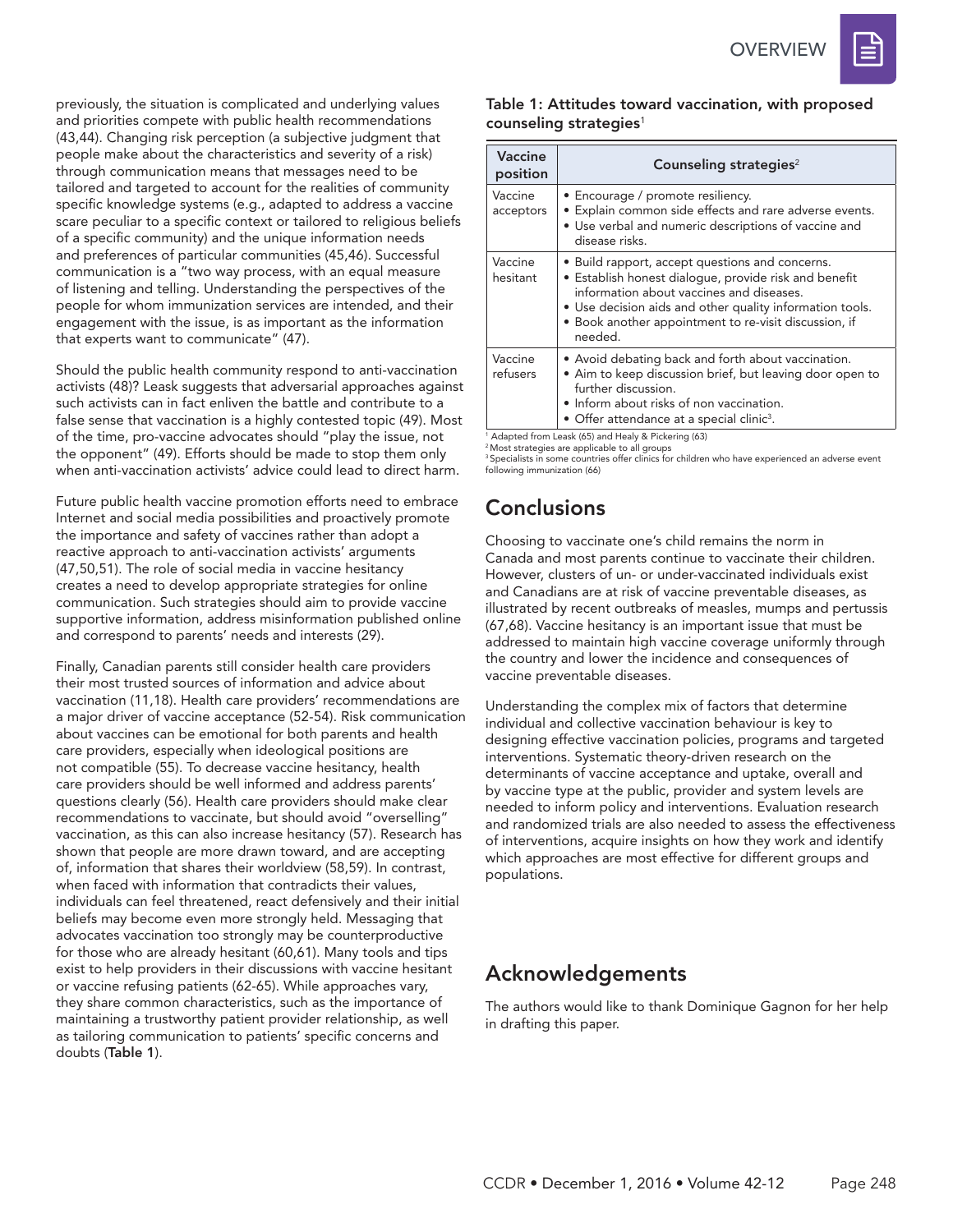

#### Conflict of interest

None. Dr. Mahmoud reports past research grants from GlaxoSmithKline, Merck, Pfizer and Sanofi Pasteur.

#### References

- 1. World Health Organization (WHO). [Health Topics](http://www.who.int/topics/immunization/en/)  [Immunization](http://www.who.int/topics/immunization/en/) [Internet]. Geneva: WHO; 2016 [cited 2016 Oct 26]. Available from: http://www.who.int/topics/ immunization/en/.
- 2. National Advisory Committee on Immunization (NACI). [Canadian immunization guide \(evergreen\)](http://healthycanadians.gc.ca/healthy-living-vie-saine/immunization-immunisation/canadian-immunization-guide-canadien-immunisation/index-eng.php) [Internet]. Ottawa: PHAC; 2016 [cited 2016 Oct 26]. Available from: http://healthycanadians.gc.ca/healthy-living-vie-saine/ immunization-immunisation/canadian-immunization-guidecanadien-immunisation/index-eng.php.
- 3. Larson HJ, Schulz WS, Tucker JD, Smith DM. Measuring vaccine confidence: introducing a global vaccine confidence index. PLoS Currents. 2015;7.
- 4. Remes O, Smith LM, Alvarado-Llano BE, Colley L, Levesque LE. Individual- and regional-level determinants of human papillomavirus (HPV) vaccine refusal: the Ontario Grade 8 HPV vaccine cohort study. BMC Public Health. 2014;14:1047.
- 5. National Vaccine Advisory Committee. [Assessing the state of](http://www.hhs.gov/sites/default/files/nvpo/nvac/reports/nvac-vaccine-confidence-public-health-report-2015.pdf)  [vaccine confidence in the United States: Recommendations](http://www.hhs.gov/sites/default/files/nvpo/nvac/reports/nvac-vaccine-confidence-public-health-report-2015.pdf)  [from the National Vaccine Advisory Committee](http://www.hhs.gov/sites/default/files/nvpo/nvac/reports/nvac-vaccine-confidence-public-health-report-2015.pdf). Draft Report Version 2. 2015 [Internet]. Public Health Rep. 2015 Dec;130:572-95. Available from: http://www.hhs.gov/sites/ default/files/nvpo/nvac/reports/nvac-vaccine-confidencepublic-health-report-2015.pdf.
- 6. MacDonald NE. Vaccine hesitancy: Definition, scope and determinants. Vaccine. 2015;33(34):4161-4.
- 7. Strategic Advisory Group of Experts on Immunization (SAGE). [Report of the SAGE Working Group on Vaccine](http://www.who.int/immunization/sage/meetings/2014/october/SAGE_working_group_revised_report_vaccine_hesitancy.pdf?ua=1)  [Hesitancy](http://www.who.int/immunization/sage/meetings/2014/october/SAGE_working_group_revised_report_vaccine_hesitancy.pdf?ua=1) [Internet]. Geneva: WHO; 2014 [cited 2016 Oct 26]. Available from: www.who.int/immunization/sage/ meetings/2014/october/SAGE\_working\_group\_revised\_ report\_vaccine\_hesitancy.pdf?ua=1.
- 8. Dubé E, Gagnon D, Nickels E, Jeram S, Schuster M. Mapping vaccine hesitancy: Country-specific characteristics of a global phenomenon. Vaccine. 2014;32(49):6649-54.
- 9. Dubé E, Gagnon D, Ouakki M, Bettinger JA, Guay M, Halperin S, et al. Understanding vaccine hesitancy in Canada: Results of a consultation study by the Canadian Immunization Research Network. PLoS One. 2016;11(6):e0156118.
- 10. Public Health Agency of Canada. [Vaccine coverage in](http://publications.gc.ca/collections/collection_2016/aspc-phac/HP40-156-2016-eng.pdf)  [Canadian children: Results from the 2013 Childhood](http://publications.gc.ca/collections/collection_2016/aspc-phac/HP40-156-2016-eng.pdf)  [National Immunization coverage survey \(CNICS\)](http://publications.gc.ca/collections/collection_2016/aspc-phac/HP40-156-2016-eng.pdf) [Internet]. Ottawa: PHAC; 2016 [cited 2016 Oct 26]. Available from: http://publications.gc.ca/collections/collection\_2016/aspcphac/HP40-156-2016-eng.pdf.
- 11. Ekos Research Associates Inc. [Survey of Parents on Key](http://resources.cpha.ca/immunize.ca/data/1792e.pdf)  [Issues Related to Immunization \[Internet\]](http://resources.cpha.ca/immunize.ca/data/1792e.pdf). Ottawa: EKOS; 2011 [cited 2016 Oct 26]. Available from: http://resources. cpha.ca/immunize.ca/data/1792e.pdf.
- 12. Mainstreet Technologies. [62% say child care facilities should](https://www.scribd.com/doc/255007188/Mainstreet-Technologies-Manitoba-and-Vaccinatons-Poll)  [shun unvaccinated](https://www.scribd.com/doc/255007188/Mainstreet-Technologies-Manitoba-and-Vaccinatons-Poll) [Internet]. Winnipeg: Scribd: 2015 [cited 2016 Nov 2]. Available from: https://www.scribd.com/ doc/255007188/Mainstreet-Technologies-Manitoba-and-Vaccinatons-Poll.
- 13. Mainstreet Technologies. [66% say child care facilities should](https://www.scribd.com/doc/254907012/Mainstreet-Technologies-Saskatchewan-and-Vaccinatons-Poll)  [shun unvaccinated](https://www.scribd.com/doc/254907012/Mainstreet-Technologies-Saskatchewan-and-Vaccinatons-Poll) [Internet]. Winnipeg: Scribd: 2015 [cited 2016 Nov 2]. Available from: https://www.scribd.com/ doc/254907012/Mainstreet-Technologies-Saskatchewanand-Vaccinatons-Poll.
- 14. Mainstreet Technologies. [65% say child care facilities should](https://www.scribd.com/document/254904718/Mainstreet-Technologies-Alberta-and-Vaccinatons-Poll)  [shun unvaccinated](https://www.scribd.com/document/254904718/Mainstreet-Technologies-Alberta-and-Vaccinatons-Poll) [Internet]. Winnipeg: Scribd: 2015 [cited 2016 Nov 2]. Available from: https://www.scribd.com/ document/254904718/Mainstreet-Technologies-Alberta-and-Vaccinatons-Poll.
- 15. Mainstreet Technologies. [67% say child care facilities should](https://www.scribd.com/document/254901898/Mainstreet-Technologies-Ontario-and-Vaccinatons-Poll)  [shun unvaccinated](https://www.scribd.com/document/254901898/Mainstreet-Technologies-Ontario-and-Vaccinatons-Poll) [Internet]. Winnipeg: Scribd: 2015 [cited 2016 Nov 2]. Available from: https://www.scribd.com/ document/254901898/Mainstreet-Technologies-Ontarioand-Vaccinatons-Poll.
- 16. Opel DJ, Taylor JA, Zhou C, Catz S, Myaing M, Mangione-Smith R. The relationship between parent attitudes about childhood vaccines survey scores and future child immunization status: A validation study. JAMA Pediatr. 2013;167(11):1065-71.
- 17. Wilson SE, Seo CY, Lim GH, Fediurek J, Crowcroft NS, Deeks SL. Trends in medical and nonmedical immunization exemptions to measles-containing vaccine in Ontario: An annual cross-sectional assessment of students from school years 2002/03 to 2012/13. CMAJ Open. 2015;3(3):E317-23.
- 18. Dubé E, Laberge C, Guay M, Bramadat P, Roy R, Bettinger JA. Vaccine hesitancy: An overview. Hum Vaccin Immunother. 2013;9(8):1-11.
- 19. Larson HJ, Jarrett C, Eckersberger E, Smith DM, Paterson P. Understanding vaccine hesitancy around vaccines and vaccination from a global perspective: A systematic review of published literature, 2007-2012. Vaccine. 2014;32(19):2150- 9.
- 20. Taddio A. Setting the stage for improved practices during vaccine injections: A knowledge synthesis of interventions for the management of pain and fear. Clin J Pain. 2015;31(10 Suppl):S1-2.
- 21. Kata A. Anti-vaccine activists, Web 2.0 and the postmodern paradigm: An overview of tactics and tropes used online by the anti-vaccination movement. Vaccine. 2012;30(25):3778- 89.
- 22. Betsch C, Brewer NT, Brocard P, Davies P, Gaissmaier W, Haase N, et al. Opportunities and challenges of Web 2.0 for vaccination decisions. Vaccine. 2012;30(25):3727-33.
- 23. Kennedy A, Lavail K, Nowak G, Basket M, Landry S. Confidence about vaccines in the United States: Understanding parents' perceptions. Health Aff. 2011;30(6):1151-9.
- 24. Cooper L, Larson H, Katz S. Protecting public trust in immunization. Pediatrics. 2008;122(1):149-53.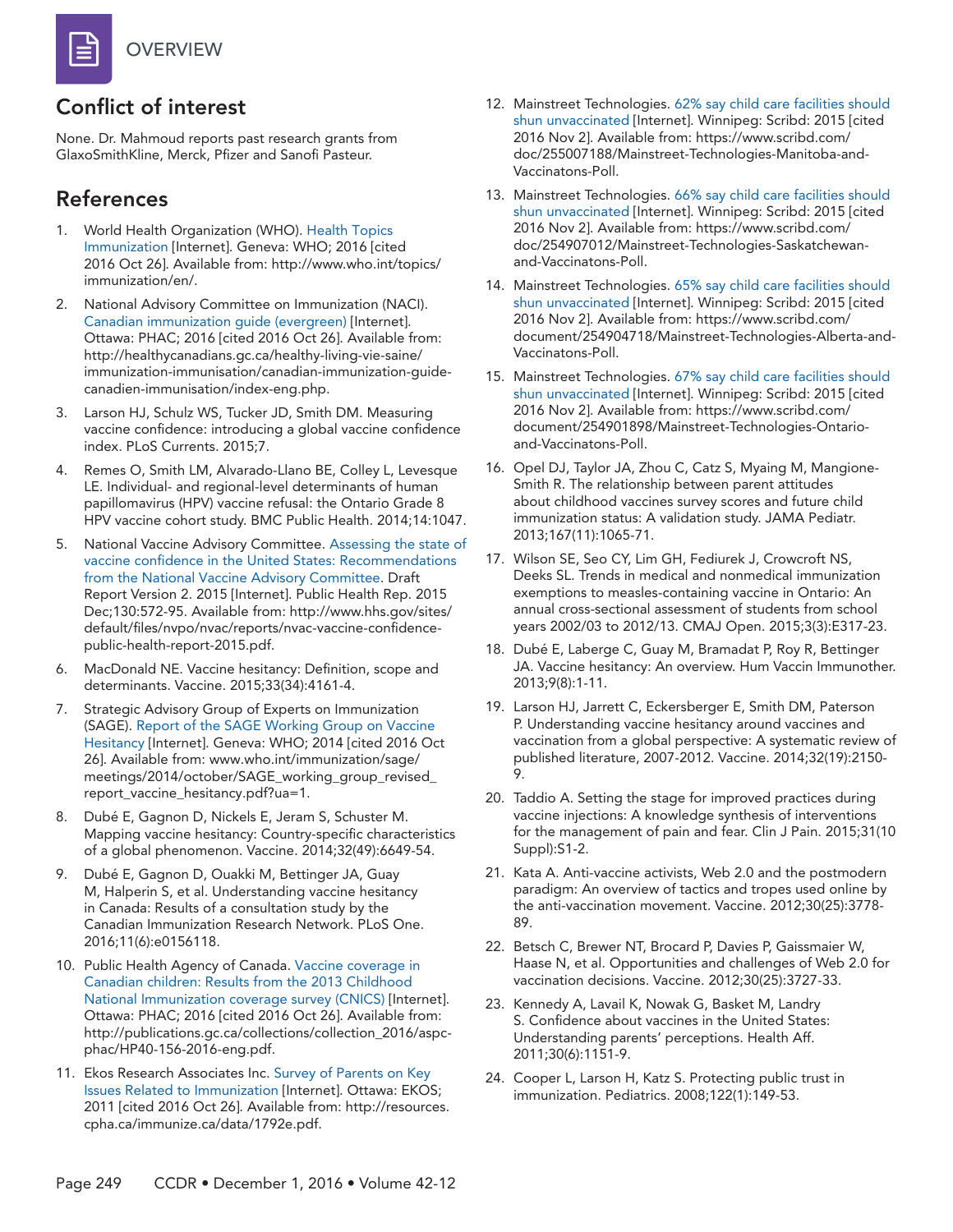- 25. Fabry P, Gagneur A, Pasquier J. Determinants of A (H1N1) vaccination: Cross-sectional study in a population of pregnant women in Quebec. Vaccine. 2011;29(9):1824-9.
- 26. Zimmerman R, Wolfe R, Fox D, Fox J, Nowalk M, Troy J, et al. Vaccine criticism on the world wide web. JMIR. 2005;7(2):e17.
- 27. Salathe M, Khandelwal S. Assessing vaccination sentiments with online social media: Implications for infectious disease dynamics and control. PLoS Comput Biol. 2011;7(10):e1002199.
- 28. Wolfe R, Sharp L, Lipsky M. Content and design attributes of anti-vaccination web sites. JAMA. 2002;287(24):3245-8.
- 29. Witteman HO, Zikmund-Fisher BJ. The defining characteristics of web 2.0 and their potential influence in the online vaccination debate. Vaccine. 2012;30(25):3734-40.
- 30. Davies P, Chapman S, Leask J. Anti-vaccination activists on the world wide web. Arch Dis Child. 2002;87(1):22-5.
- 31. Scullard P, Peacock C, Davies P. Googling children's health: Reliability of medical advice on the internet. Arch Dis Child. 2010;95(8):580-2.
- 32. Larson HJ, Smith DM, Paterson P, Cumming M, Eckersberger E, Freifeld CC, et al. Measuring vaccine confidence: Analysis of data obtained by a media surveillance system used to analyse public concerns about vaccines. Lancet Infect Dis. 2013;13(7):606-13.
- 33. Keelan J, Pavri V, Balakrishnan R, Wilson K. An analysis of the Human Papilloma Virus vaccine debate on MySpace blogs. Vaccine. 2010;28(6):1535-40.
- 34. Robichaud P, Hawken S, Beard L, Morra D, Tomlinson G, Wilson K, et al. Vaccine-critical videos on YouTube and their impact on medical students' attitudes about seasonal influenza immunization: A pre and post study. Vaccine. 2012;30(25):3763-70.
- 35. Hobson-West P. Understanding vaccination resistance: Moving beyond risk. Health Risk Soc. 2003;5(3):273-83.
- 36. Kahan DM. A risky science communication environment for vaccines. Science. 2013;342(6154):53-4.
- 37. Burton-Jeangros C, Golay M, Sudre P. Compliance and resistance to child vaccination: A study among Swiss mothers. Rev Epidemiol Sante Publique. 2005;53(4):341-50.
- 38. Cassell JA, Leach M, Poltorak MS, Mercer CH, Iversen A, Fairhead JR. Is the cultural context of MMR rejection a key to an effective public health discourse? Public Health. 2006;120(9):783-94.
- 39. Guay M, Gallagher F, Petit G, Ménard S, Clément P, Boyer G. [Pourquoi les couvertures vaccinales chez les nourrissons](http://www.santeestrie.qc.ca/clients/CIUSSSE-CHUS/professionnels/vaccination/Etude_couvertures_vaccinales__nourrissons_Estrie_2011.pdf)  [de l'Estrie sont-elles sous-optimales?](http://www.santeestrie.qc.ca/clients/CIUSSSE-CHUS/professionnels/vaccination/Etude_couvertures_vaccinales__nourrissons_Estrie_2011.pdf) [Internet] Sherbrooke QC: Centre de santé et de services sociaux; 2009 [cited 2016 Oct 26]. Available from: http://www.santeestrie.qc.ca/ clients/CIUSSSE-CHUS/professionnels/vaccination/Etude\_ couvertures\_vaccinales\_\_nourrissons\_Estrie\_2011.pdf.
- 40. Streefland P, Chowdhury AMR, Ramos-Jimenez P. Patterns of vaccination acceptance. Soc Sci Med. 1999;49(12):1705-16.
- 41. Dubé E, Gagnon D, MacDonald NE. Strategies intended to address vaccine hesitancy: Review of published reviews. Vaccine. 2015;33(34):4191-203.
- 42. Butler R, MacDonald NE. Diagnosing the determinants of vaccine hesitancy in specific subgroups: The guide to tailoring immunization programmes (TIP). Vaccine. 2015;33(34):4176-9.
- 43. Massé R, Desy M. Lay people's interpretation of ethical values related to mass vaccination: The case of A(H1N1) vaccination campaign in the province of Quebec (French Canada). Health Expect. 2014;17(6):876-87.
- 44. Driedger SM, Cooper E, Jardine C, Furgal C, Bartlett J. Communicating risk to Aboriginal peoples: First Nations and Métis responses to H1N1 risk messages. PLoS One. 2013;8(8):e71106.
- 45. Gray L, MacDonald C, Mackie B, Paton D, Johnston D, Baker MG. Community responses to communication campaigns for Influenza A (H1N1): A focus group study. BMC Public Health. 2012;12:205.
- 46. Hutchins SS, Fiscella K, Levine RS, Ompad DC, McDonald M. Protection of racial/ethnic minority populations during an influenza pandemic. Am J Public Health. 2009;99(S2):S261-S70.
- 47. Goldstein S, MacDonald NE, Guirguis S. Health communication and vaccine hesitancy. Vaccine. 2015;33(34):4212-4.
- 48. Wilson K, Atkinson K, Deeks S. Opportunities for utilizing new technologies to increase vaccine confidence. Expert Rev Vaccines. 2014;13(8):969-77.
- 49. Leask J. Should we do battle with anti-vaccination activists? Public Health Res Pract. 2015;25(2):e2521515.
- 50. Dubé E, Vivion M, MacDonald NE. Vaccine hesitancy, vaccine refusal and the anti-vaccine movement: influence, impact and implications. Expert Rev Vaccines. 2014;14(1):99-117.
- 51. World Health Organization. Global vaccine action plan. Vaccine. 2013;31(S2):B5-B31.
- 52. Gust DA, Darling N, Kennedy A, Schwartz B. Parents with doubts about vaccines: Which vaccines and reasons why. Pediatrics. 2008;122(4):718-25.
- 53. Schmitt HJ, Booy R, Aston R, Van Damme P, Schumacher RF, Campins M, et al. How to optimize the coverage rate of infant and adult immunizations in Europe. BMC Med. 2007;5:11.
- 54. Stefanoff P, Mamelund SE, Robinson M, Netterlid E, Tuells J, Bergsaker MA, et al. Tracking parental attitudes on vaccination across European countries: The Vaccine Safety, Attitudes, Training and Communication Project (VACSATC). Vaccine. 2010;28(35):5731-7.
- 55. Lyren A, Leonard E. Vaccine refusal: Issues for the primary care physician. Clin Pediatr (Phila). 2006;45(5):399-404.
- 56. Opel DJ, Heritage J, Taylor JA, Mangione-Smith R, Salas HS, Devere V, et al. The architecture of provider-parent vaccine discussions at health supervision visits. Pediatrics. 2013;132(6):1037-46.
- 57. Naus M. [What do we know about how to improve vaccine](http://www.phac-aspc.gc.ca/publicat/ccdr-rmtc/15vol41/dr-rm41s-3/com-2-eng.php)  [uptake?](http://www.phac-aspc.gc.ca/publicat/ccdr-rmtc/15vol41/dr-rm41s-3/com-2-eng.php) Can Comm Dis Rep. 2015;41(Suppl 3):6-10. Available from: http://www.phac-aspc.gc.ca/publicat/ccdrrmtc/15vol41/dr-rm41s-3/com-2-eng.php.